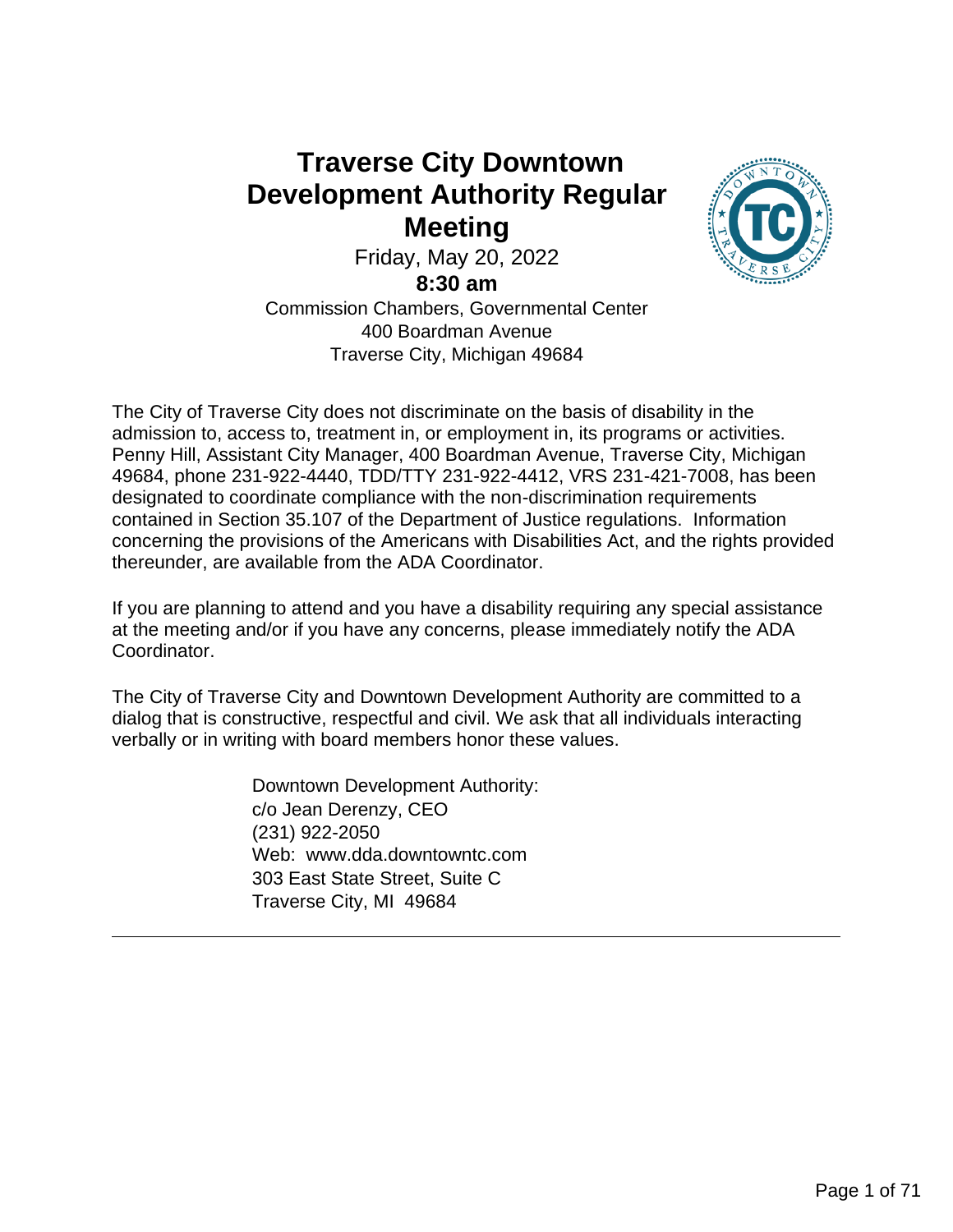### **Welcome to the Traverse City Downtown Development Authority meeting**

# **Agenda**

Page

#### **1. CALL TO ORDER**

#### **2. ROLL CALL**

#### **3. REVIEW AND APPROVAL OF AGENDA**

A.

Consideration of approving the agenda as presented.

#### **4. CONSENT CALENDAR**

*The purpose of the consent calendar is to expedite business by grouping non-controversial items together to be dealt with by one DDA Board motion without discussion. Any member of the DDA Board, staff or the public may ask that any item on the consent calendar be removed therefrom and placed elsewhere on the agenda for individual consideration by the DDA Board; and such requests will be automatically respected. If an item is not removed from the consent calendar, the action noted in parentheses on the agenda is approved by a single DDA Board action adopting the consent calendar.*

A.

5 - 11

Consideration of approving the minutes of the April 22, 2022 Downtown Development Authority Board of Directors meeting (Approval Recommended) (Jean Derenzy) Downtown Development Authority Regular Meeting - 22 Apr 2022 - Minutes - PDF

B.

13 - 21

Consideration of approving financial report and disbursements for DDA, TIF 97, Old Town TIF, Parking and Arts Commission for April 2022 (Approval Recommended) (Jean Derenzy) DDA General, TIF 97, OT TIF Combined April 22 Financials - PDF TC Parking Services April 2022 Financials - PDF TC Arts Commission April 2022 Financials - PDF

#### **5. ITEMS REMOVED FROM CONSENT CALENDAR**

#### **6. SPECIAL ORDER OF BUSINESS**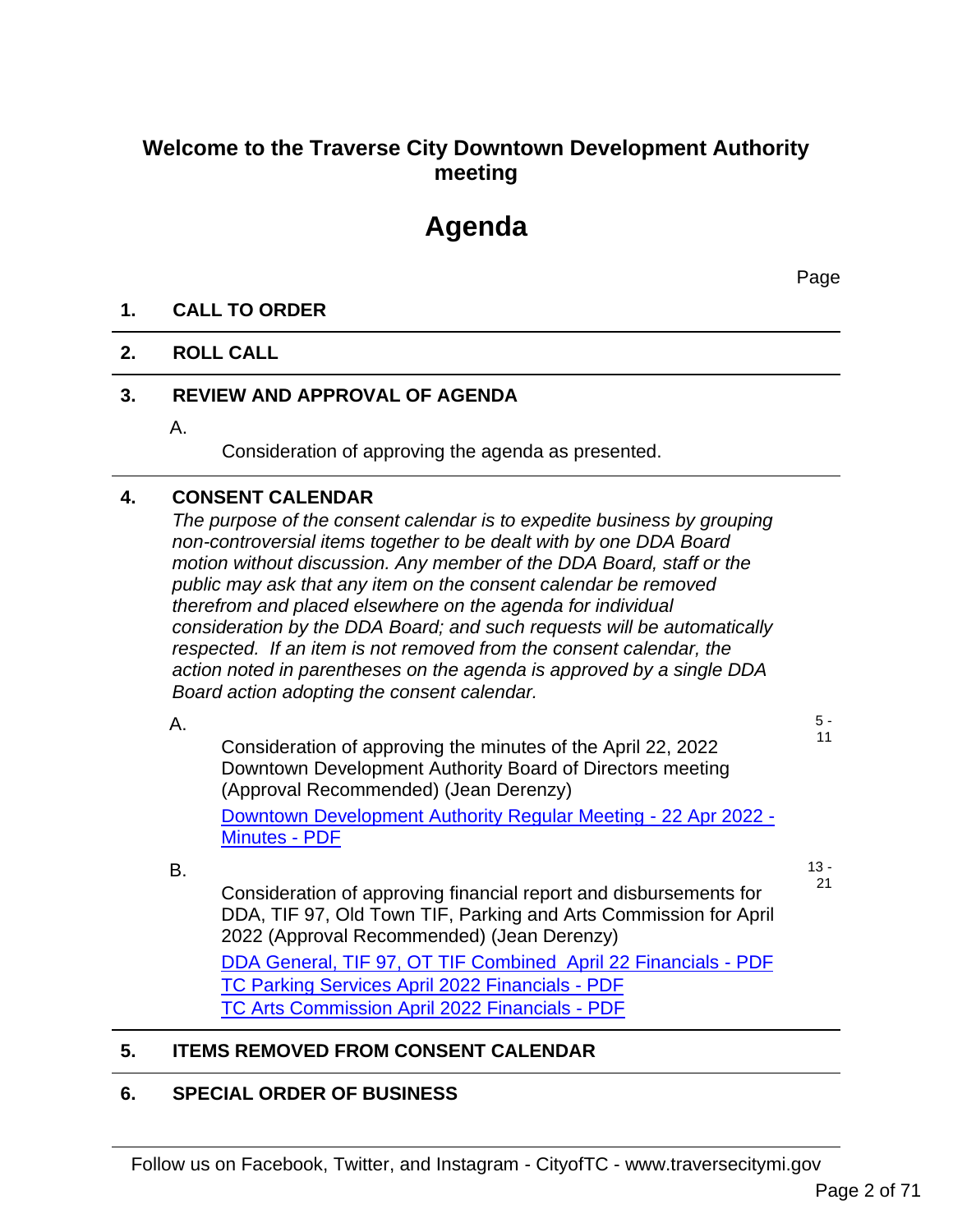|    | Α. |                                                                                           | $23 -$ |
|----|----|-------------------------------------------------------------------------------------------|--------|
|    |    | <b>Traverse Connect Business Attraction Program Report (Jean</b><br>Derenzy, Warren Call) | 38     |
|    |    | <b>Business Attraction Plan Memo (Jean Derenzy) - PDF</b>                                 |        |
|    |    | DDA Business Attraction Program (Jean Derenzy, Warren Call) -                             |        |
|    |    | <b>PDF</b>                                                                                |        |
|    | B. |                                                                                           | $39 -$ |
|    |    | Public Hearing: 2022/2023 Annual Budget (Jean Derenzy)                                    | 47     |
|    |    | <b>Budget Public Hearing Cover Memo (Jean Derenzy) - PDF</b>                              |        |
|    |    | 2022_2023 Proposed Budgets - PDF                                                          |        |
| 7. |    | <b>CEO REPORT</b>                                                                         |        |
|    | Α. |                                                                                           | 49 -   |
|    |    | Project Updates (Jean Derenzy)                                                            | 50     |
|    |    | Project Updates (Jean Derenzy) - PDF                                                      |        |
|    | Β. |                                                                                           | $51 -$ |
|    |    | Moving Downtown Forward Update (Jean Derenzy)                                             | 53     |
|    |    | Moving Downtown Forward Update (Jean Derenzy) - PDF                                       |        |
|    | C. |                                                                                           | 55     |
|    |    | Circulation Subcommittee Update (Jean Derenzy)                                            |        |
|    |    | Circulation Subcommittee Update Memo (Jean Derenzy) - PDF                                 |        |
|    |    |                                                                                           | 57     |
|    | D. | Riverwalk Pedestrian Plaza Board Appointment (Approval                                    |        |
|    |    | Reccomended) (Jean Derenzy)                                                               |        |
|    |    | Riverwalk Pedestrian Plaza Board Appointment (Jean Derenzy) -                             |        |
|    |    | <b>PDF</b>                                                                                |        |
|    |    |                                                                                           |        |
| 8. |    | <b>BOARD MEMBER REPORTS</b>                                                               |        |
|    | Α. |                                                                                           | 59     |
|    |    | Arts Commission Update (Steve Nance, Harry Burkholder)                                    |        |
|    |    | Arts Commission Update Memo (Steve Nance, Harry Burkholder) -                             |        |
|    |    | <b>PDF</b>                                                                                |        |
| 9. |    | <b>STAFF REPORTS</b>                                                                      |        |
|    | Α. |                                                                                           | 61     |
|    |    | Downtown Experience Coordinator Report (Abby Taylor)                                      |        |
|    |    | Downtown Experience Coordinator Report (Abby Taylor) - PDF                                |        |
|    | В. |                                                                                           | 63     |
|    |    | Communications and Outreach Director Report (Art Bukowski)                                |        |
|    |    |                                                                                           |        |